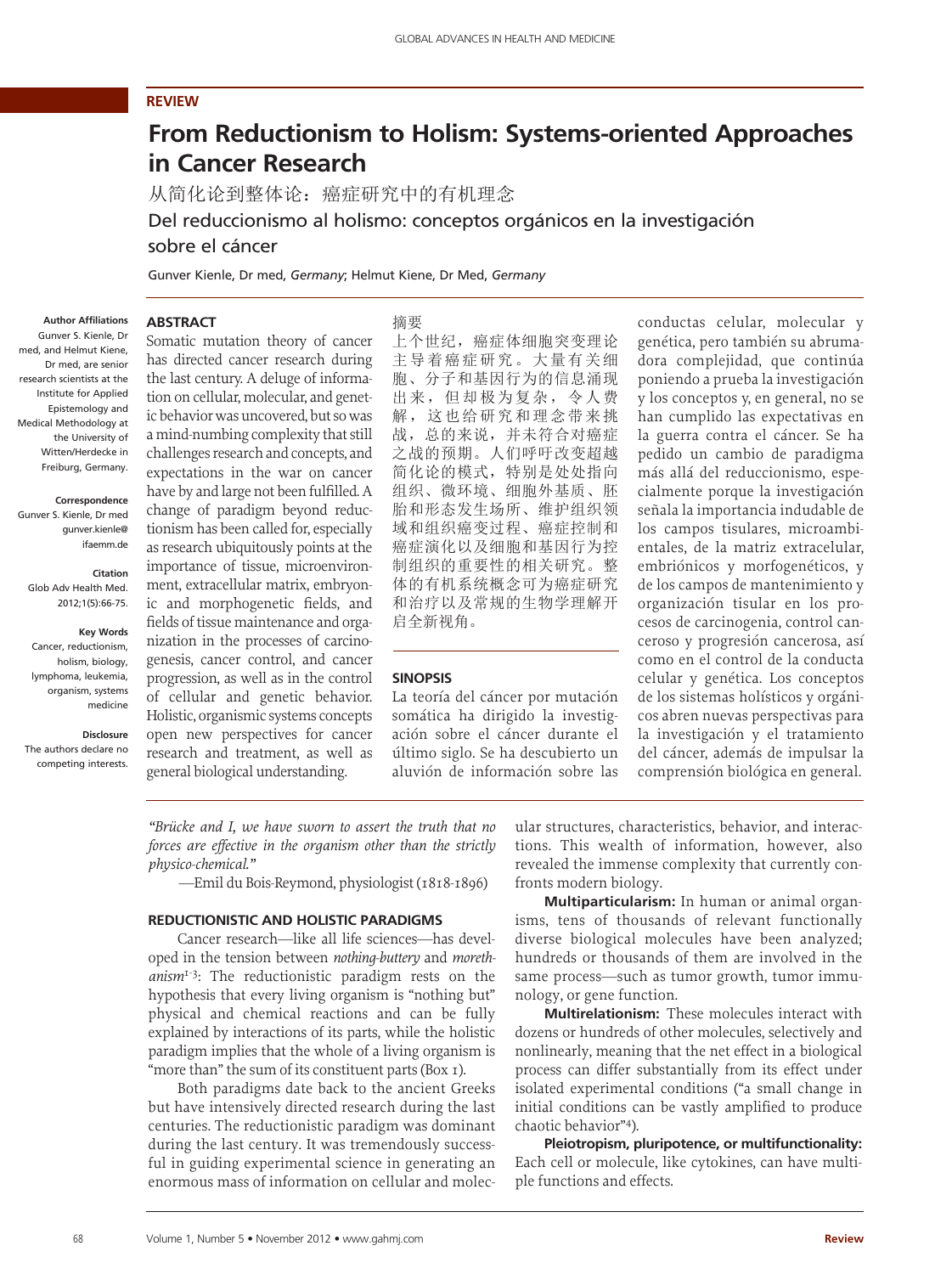| <b>Reductionistic Paradigm</b>                                                                                                                                             | <b>Holistic Paradigm</b>                                                                                                                                                             |
|----------------------------------------------------------------------------------------------------------------------------------------------------------------------------|--------------------------------------------------------------------------------------------------------------------------------------------------------------------------------------|
| Particularism and<br><b>Reductionism:</b> Everything<br>in nature can be reduced<br>to and explained by its<br>parts-cells, molecules, and<br>atoms-and their interaction. | <b>Holism:</b> There is a supramolecu-<br>lar, holistic order in nature; holis-<br>tic, hierarchical higher natural<br>laws can be found and applied.                                |
| <b>Materialism, mechanicism:</b><br>Every living organism and<br>process can be explained in<br>total by laws of physics<br>and chemistry, equivalent<br>to a machine.     | Living nature is a quality of its<br>own: There are special natural<br>laws in living nature, above<br>and in addition to physics and<br>chemistry that can be found<br>and applied. |
| <b>Darwinism:</b> The only cause<br>of evolutionary change is<br>chance and selection by sur-<br>vival advantage.                                                          | <b>Evolutionary holism:</b> There are<br>specific laws of nature that guide<br>evolution.                                                                                            |

**Redundancy:** Different molecules and cells have the same effect.

**Context-dependency of the effects:** The effect of a certain molecule or cell on another cell or process is dependent on the context and can be the opposite. "In networks, context is everything."5

These different dimensions of "mind-numbing"<sup>6</sup> complexity that crushed basic concepts of cellular and molecular interactions<sup>7</sup> preclude the precise and clearcut understanding of how these molecules are integrated in cell, tissue, organ function, or organism as well as a reliable explanation and a precise prediction of biological processes by its constituent parts: "When we get to a certain network complexity, we completely fail to understand how it works"<sup>6</sup> or "Even if you construct a complete list of all the processes known to occur within a cell, that won't tell you how it works."<sup>8</sup> Faced with this challenge—to calculate coherent behavior out of more than a universe full of informational data—biology needs an approach "beyond reductionism,"9 a "whole-istic biology"10 approach to understand these complex systems. Systems biology became one of the emerging fields in an attempt to understand complex networks with methods like computational biology, simulations, and mathematical modeling. Still, living organisms have essential characteristics that reach beyond the complex interrelationship of thousands of molecules in networks: multilevel systems; an ability to react, adapt, and restore functions; the regulation and harmonization of all functions on different levels. To understand living organisms, a paradigm shift—a conceptual breakthrough-is needed.<sup>11,12</sup>

## **Reductionistic cancer concept: are we ready to go beyond?**

In cancer research and concepts, "reductionism has been the driving obsession."<sup>13</sup> Cancer is understood as a cellular disease caused by cancer cells. Normal cells transform into cancer cells through random mutations in certain genes. ("Cancer is caused by alterations in

oncogenes, tumor-suppressor genes, and microRNA genes."14) These mutations can be caused by chemicals, ionizing radiation, or viruses or during normal replication of chromosomes. This leads to increased and uncontrolled cell proliferation through gain-of-function mutations in oncogenes (they stimulate proliferation, survival, metastases) and through loss-of-function mutations in tumor-suppressor genes (they regulate and inhibit cell proliferation, promote DNA repair, induce apoptosis). These mutations are passed on to the daughter cells. Several mutations are needed to initiate cancer (multistep development). Further mutations accumulate and lead to cancer progression: increased genetic instability generating genetic diversity; growth advantage through self-sufficiency in growth signals and insensitivity to anti-growth signals; aggressiveness; cell survival, evasion of natural cell death (apoptosis); sustained angiogenesis; tissue invasion; metastatic spread, etc. Cancer cells are distinct from normal cells; they are autonomous, uncontrolled by the microenvironment, tissue, organism, and the malignant process is irreversible, progressive, and cumulative, finally leading to the death of the host.<sup>14-17</sup> The adequate therapy according to this paradigm is to completely and aggressively eradicate all cancer cells, accepting mutilation of the patient; accordingly, wording and metaphors in oncology—research, treatment, patient communication, advertisement—are predominantly military.

Methods of cancer research and the concepts of the cancer cell were inspired and guided by two tremendously successful disciplines: parasitology, whose dramatic successes at the end of the 19th and beginning of the 20th centuries inspired all areas of medical research,<sup>18</sup> particularly with the successful discovery of antibiotics, and by the leading discipline of the 20th century, genetics. Seminal steps in the evolution of the reductionistic cancer paradigm are shown in Box 2.

In 1971, US President Richard Nixon declared the "war on cancer" (National Cancer Act of 1971) and announced the goal to cure cancer in the bicentennial year 1976.19 With a national commitment and a similar concentrated effort that split the atom and took man to the moon, this dreaded disease should be conquered.<sup>20</sup> Although, unquestionably, the treatment and survival rates have substantially improved in some types of cancer such as lymphomas, leukemia, childhood malignancies, and testicular cancer, the overall goal is far from reached despite almost unlimited research funding and the transformation of cancer-drug development into a multibillion dollar industry. Up to 1990, death rates continuously increased, and since then, they slowly decreased, mainly due to cancer prevention through tobacco control and other endeavors.21 Most patients with solid tumors do not respond to any given drug.<sup>22</sup> Altogether, death rates have changed little, and cancer has remained a major fatal disease in the industrialized world.

Reasons are manifold: inadequate tumor models used in the many cancer-drug screening programs; significant acute and long-term toxicity of anticancer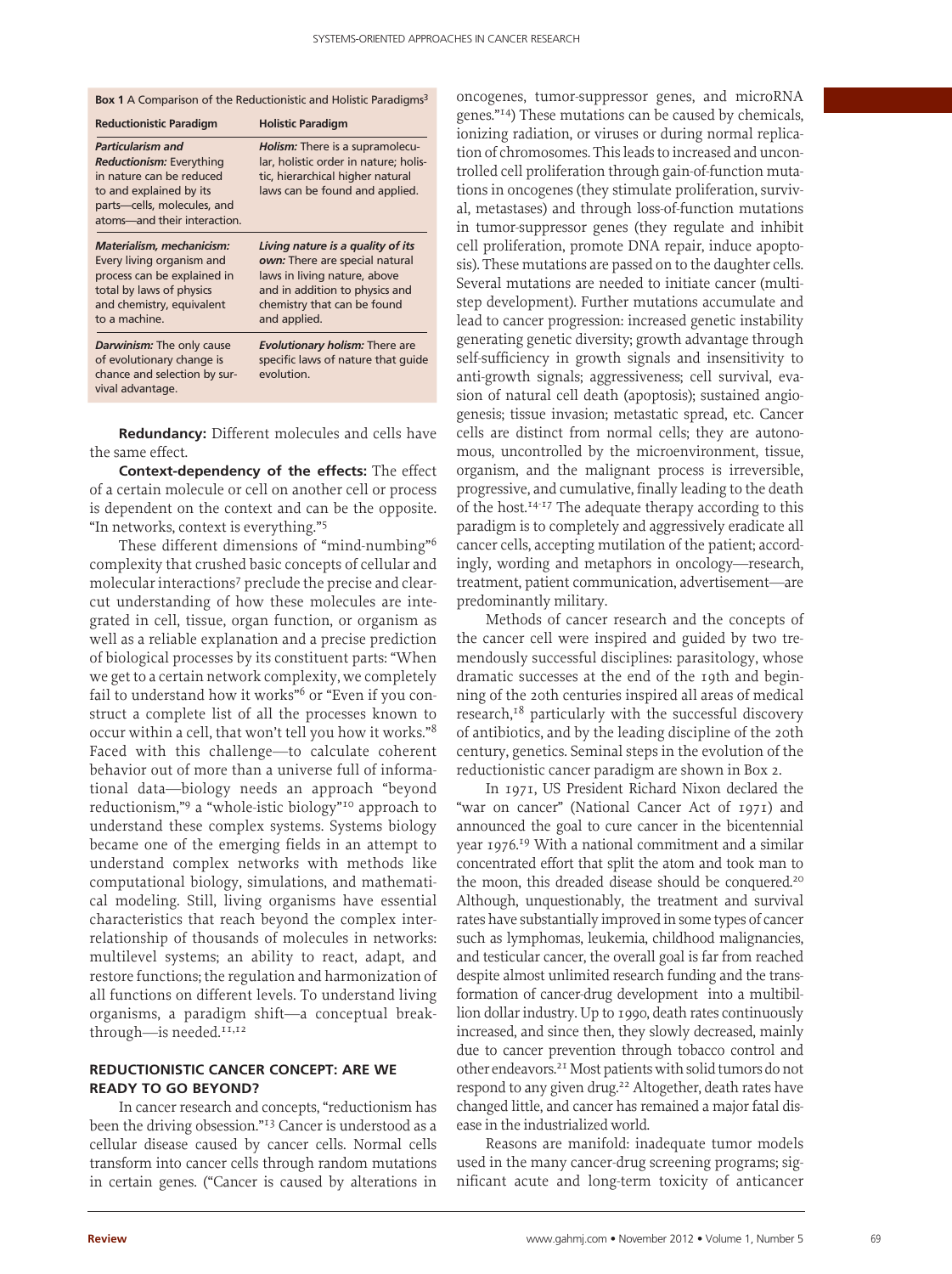**Box 2** Seminal Steps in the Evolution of the Reductionistic Cancer Concept<sup>3</sup>

- Johannes Müller (1838): Cancer tissue is built up by cancer cells. Placed the cancer cell in the center of the oncological interest.
- Rudolf Virchow (1855-1863): Extended his aphorism—*Omnis cellula a cellula*—to cancer.
- Theodor Boveri (1914): Somatic mutation theory of cancer: Malignant neoplasms develop from a single cell that acquired a certain abnormality in its chromosome.
- Dulbecco and Sachs (1960-1961): Neoplastic transformation of mouse and hamster cells by DNA viruses; viral DNA is permanently integrated into the cellular DNA.
- Howard Temin (1960-1964): Provirus hypothesis: The RNA of a tumor virus acts as template for synthesis of DNA and is integrated into the cell genome as a provirus. It can serve as a template for progeny RNA viruses and can lead to malignant transformation in progeny cells.
- Berwald and Sachs (1965): Neoplastic transformation of mammalian embryo cells in cell culture by carcinogenic chemicals.
- Huebner and Todaro (1969): Viral oncogene hypothesis: Cells of vertebrates have viral genes that they transmit vertically to progeny cells. These can be activated by carcinogenes, irradiation, or aging and lead to cancer.
- Martin, Vogt, and Duesberg (1970-1973): Investigated first viral oncogene *src* with *src*-deletion mutants.
- Bruce Ames (1973-1975): Identified mutagens in salmonella assay; correlation between mutagenic and carcinogenic properties in chemicals: Carcinogens cause cancer through their ability to mutate genes. (Weinberg: this will "become the credo of our religion.")
- Michael Bishop and Harold Varmus (1976): Viral oncogene *src* is not a true viral gene but a normal cellular gene. It controls cell division and growth. Normal cells carry potential cancer genes—proto-oncogenes—that can be activated to oncogenes.
- Robert Weinberg, Geoffrey Cooper, and others (1981): Activated oncogenes from cancer cells transferred into NIH 3T3 mouse fibroblasts induce their malignant transformation.
- Weinberg, Barbacid, and Wigler (1982): Human ras oncogene is activated by point mutation.
- Sporn, Roberts, and Todaro (1980-1985): Cancer cells produce and respond to their own growth factors (autocrine secretion).
- Cavenee, White (1983): Discovered tumor suppressor gene in retinoblastoma.

drugs; low response rates in patients due to low drug sensitivity (currently, expectations go to select responders and individually target the treatment to molecular characteristics of cancer cells); and rapid evolution of aggressive drug-resistant cells due to high mutation rates and selective pressure, resulting in transitory treatment responses. $22,23$  But basically, the empirical observations revealed high complexity that thwarted the presumption of cancer as a "simple story."24 The somatic mutation theory was challenged by the multiple discoveries that genes were not the clear-cut "coded instructions"25 for life, the "command center,"26 or "hidden ruler of life"25 as presupposed, where the function and structure clearly and unambiguously follows out of the DNA sequence. Instead, it was revealed that genes

themselves are de facto regulated on many levels: by histones; methylation; splicing (DNA sequences have to be cut out and put together to generate a "gene") and alternative splicing (DNA sequences may produce different RNAs and hence different proteins);<sup>27-29</sup> RNAediting;<sup>30</sup> RNA-transport from nucleus to cytoplasm;<sup>31</sup> modification of translation;<sup>32,33</sup> stabilization or degradation of mRNA; posttranslational modifications;<sup>34</sup> acetylation; methylation, etc. So, a certain DNA sequence can participate in the synthesis of many different proteins and many different functions. It is a passive source of material upon which a cell has to draw to synthesize proteins and tissues with certain functions<sup>35</sup> depending on its regulation. Besides, the DNA itself also turned out to be less stable than anticipated, but rather fluid, flexible, and able to reorganize rapidly. $36-38$ 

In the face of the disappointing results—"The war against cancer is far from over"39—the need for a turning point in cancer research and cancer paradigm is called for40-44: "The time has come, to shift the cancer paradigm."45 This is especially so, as mounting evidence points to the importance of the microenvironment, the tissue and organism in regulating genetic function and cellular behavior, in cancer development.

## **Microenvironment regulates phenotype and genotype of cancer cells**

Why do we harbor so many potentially malignant tumors without getting cancer? In autopsies, cancer is found quite frequently, in many more instances than it appears during life. For instance, in the prostate glands from deceased young male patients, small foci of histological cancer were found in 27% and 34% of the men in their 30s and 40s, respectively.46 Autopsies of 110 young and middle-aged Danish women (20-54 years) found malignancy in the breast of 22 women (20%, mostly carcinoma in situ), with multicentric and bilateral lesions in nearly half of them. Of the women in their 40s, 39% had malignant lesions in their breasts. The life-long cumulated frequency of clinical, invasive breast cancer in the Danish population, however, is just 6.5%.47 In 101 consecutive autopsies of thyroids, occult papillary carcinoma was found in 36%. Ten glands even contained two to five tumor foci. Only a minimal proportion will ever become a clinical carcinoma. These lesions were even regarded as a normal finding not to be treated when incidentally found.48 There are many other examples.42

Cancer cells are less autonomous than assumed: There is deluge of data showing that cell proliferation, survival, apoptosis, differentiation, polarity of cells, gene function, invasiveness, ability to metastasize, angiogenesis, and drug resistance are enhanced, inhibited, or otherwise modified by the microenvironment, the surrounding cells or molecules (Figure 1), including cytokines, lymphocytes, granulocytes, macrophages, fibroblasts, and many others. Interestingly, identical cytokines and identical cells quite commonly have different and often opposite effects on tumor cells' behavior, depending again on the context.3,7,49,50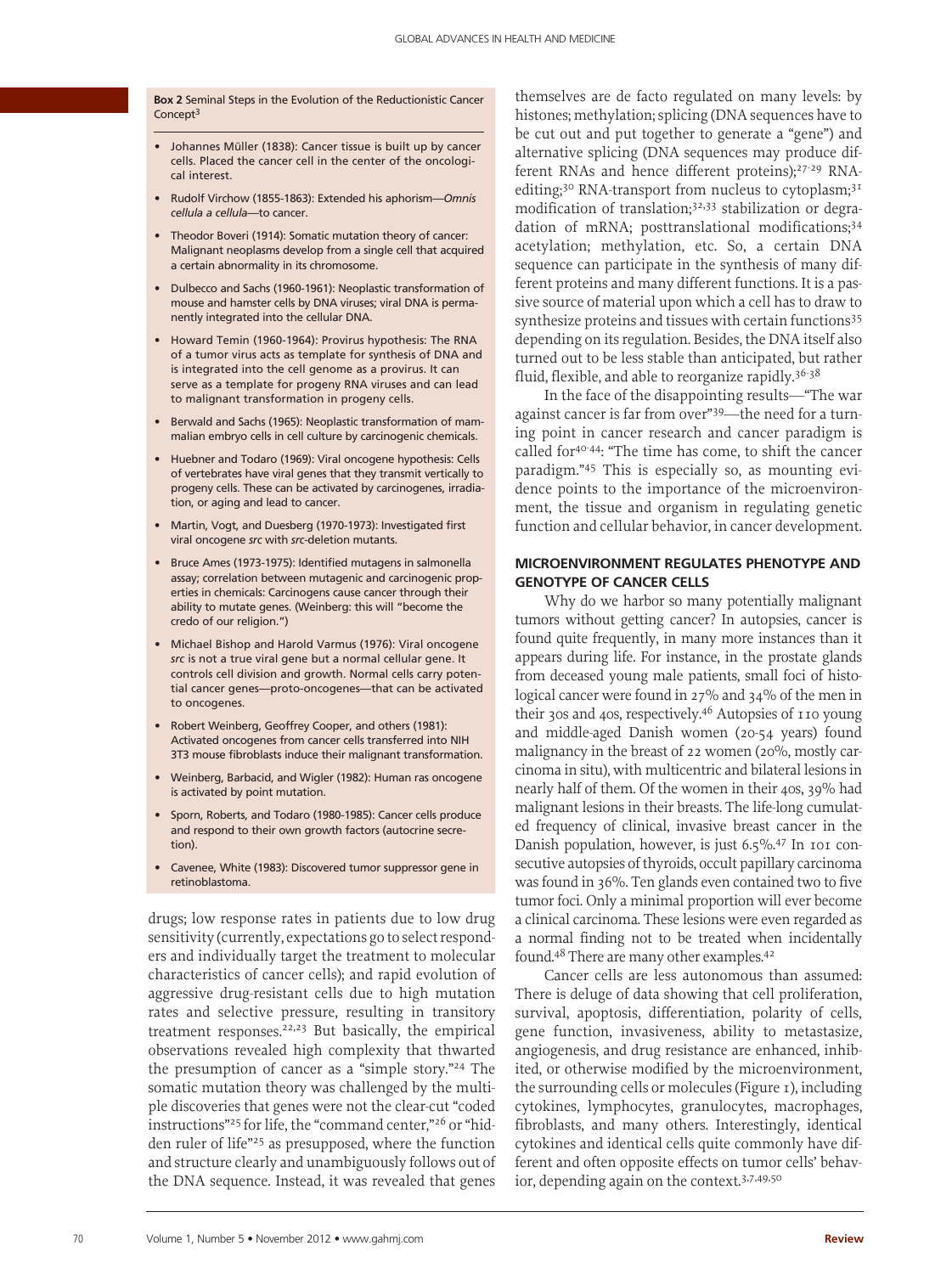A strong influence on tumor cell behavior is particularly exerted by the extracellular matrix.42,51-53 Extracellular matrix also regulates normal development and function of an organism: embryogenesis, growth and differentiation of cells, gene function, apoptosis, tissue specificity, tissue structure, and normal homeostasis of the adult organism.54-58 The classic feature of cancer tissue is the disturbed communication between cells and extracellular matrix.56,59,60 Breaking cell-cell bonds and intercellular communication is known to induce neoplastic behavior.<sup>61</sup> Experimentally, the interaction between tumor cells and extracellular matrix could be improved by correcting the extracellular matrix receptor integrin (treating with inhibitory ß1-integrin antibodies in a 3-dimensional basement membrane culture). This led to a striking morphological and functional reversion of the breast cancer cells to a normal phenotype. Also, their malignancy in vivo was substantially reduced despite persisting prominent mutations, amplifications, and deletions on the genetic level.<sup>62</sup>

 Cells can have a multitude of chromosomal mutations, but as long as the cells are in an appropriate cellular microenvironment that allows a cell to adopt a normal structure, the cell will display a normal phenotype.<sup>56</sup> Normal breast tissue adjacent to breast cancer tissue, for instance, displayed a normal morphological appearance in situ, although the cells contained chromosomal aberrations (loss of heterozygosity) identical to mutations that characterize invasive breast cancer.51,63 Cancer researcher Bissell concluded,

*The structure of the tissue is dominant over the genome, and that we may need a new paradigm for how epithelia-specific genes are regulated in vivo. We also argue that unless the structure of the tissue is critically altered, malignancy will not progress, even in the presence of multiple chromosomal mutations.*<sup>56</sup>

The normal microenvironment and architecture of the tissue can constrain tumor development but, conversely, can also promote and induce cancer.42,53

# **Tumor tissue as a population**

Not only do the microenvironment, surrounding cells, molecules, and extracellular matrix influence the behavior of the tumor, tumor cells themselves also influence each other. Tumor tissue consists of a heterogeneous and dynamic cell population. The multiple subclones in a tumor tissue differ in important behavioral properties, such as growth rate, ability to metastasize, and sensitivity to treatment. When different tumor subpopulations with different characteristics are mixed together to mimic tumor heterogeneity, they influence each other's growth, metastatic behavior, and response to chemotherapeutics or hormones in a way that cannot be predicted from the behavior of the individual subclones. Growth can be induced, enhanced, reduced, or inhibited; insensitive clones can become sensitive and vice versa: Cell clones interact "any way they can."64-68 The growth of multiple tumors in the same



**Figure 1** The behavior of cancer cells is influenced by various other cells and molecules.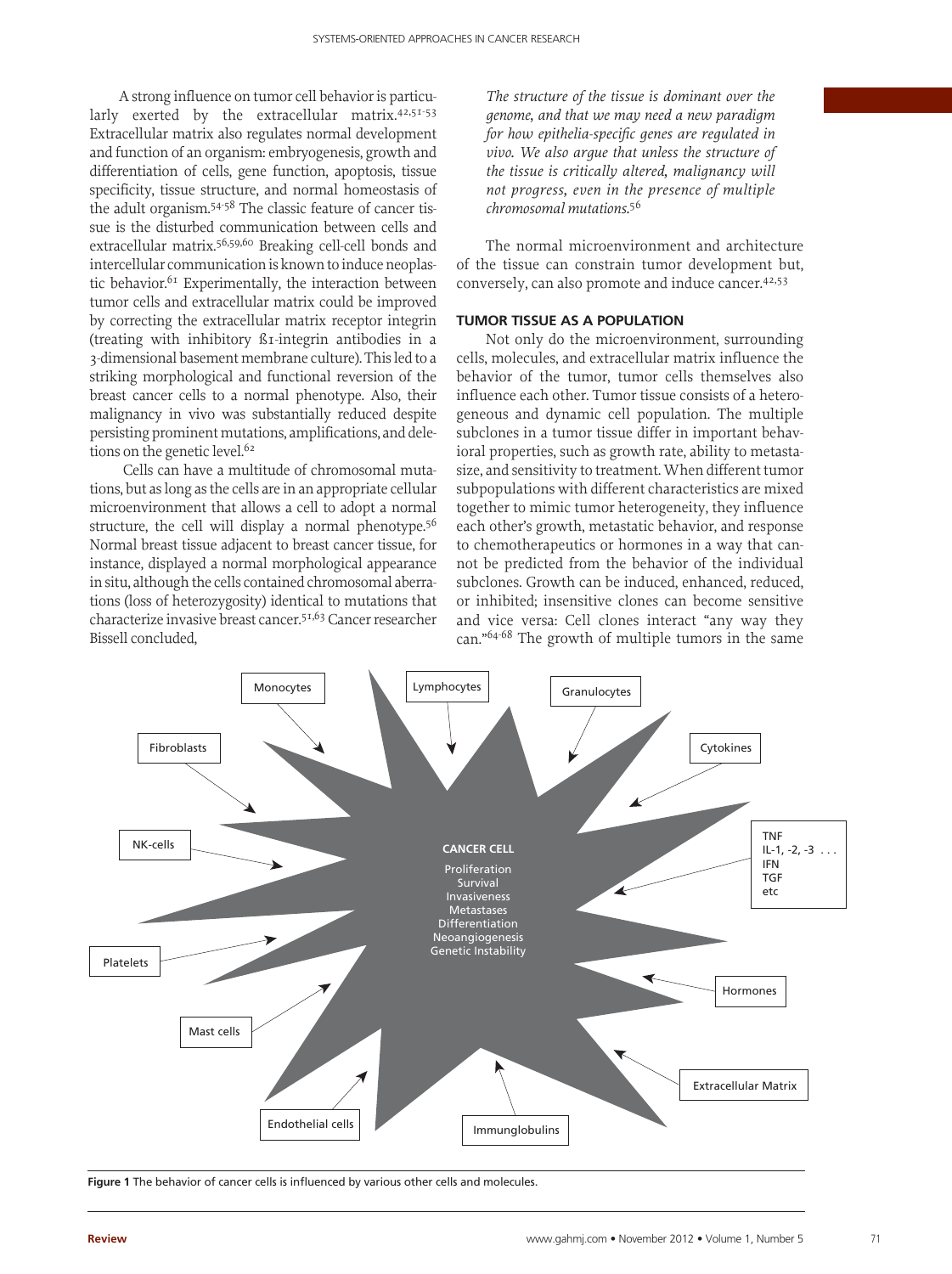experimental host often results in a mutual decrease in growth rate. After removal of a tumor, the growth of the remaining tumors or metastases is accelerated. When a second tumor was implanted, the growth of the others decreased.65,69,70 Individual cell types do not function in isolation in a complex system. Cancer should therefore be dealt with and investigated as an integrated organ, a cancer cell society, with its own characteristics, rather than a collection of independently growing cells.<sup>68,71</sup>

### **Malignant transformation and reversion of malignancy by the environment**

Not only the phenotype but also the malignancy itself, the malignant transformation and its reversal, can be induced by the environment. For instance, cancer cells can induce a malignant transformation in neighboring normal cells. This was shown in athymic nude mice transplanted with human tumor cells—a classic experimental model in cancer research. When cells had grown to tumors, these were harvested and investigated: They consisted of either only human cancer cells (as expected), a mixture of both human cancer cells and mouse (host) transformed cells with abnormal karyotypes or chromosomal constitutions, or only transformed mouse cells with specific chromosomal abnormalities and malignant phenotypes.72-76

The initial dogma "once a cancer cell, always a cancer cell" was disproven by Barry Pierce and his colleagues, who demonstrated the differentiation of malignant neoplastic cells to benign cell types.77-79 Back in the 1950s, his observations first of all led to a rejection by *Cancer*'s editor, because "everybody knows that cancer cells cannot differentiate."80 Today, this phenomenon cancer cells can differentiate to normal cells with normal behavior when exposed to certain environments or certain substances—is well known.81

Illmensee and Mintz were the first to demonstrate that teratocarcinoma cells, when transplanted into normal early embryos (embryoblasts) can reverse to normal cells (Figure 2). These embryos develop into normal healthy mice, which are in fact chimeras, a mosaic of tissues from normal embryonic cells derived from their "natural" parents and of cells derived from the teratocarcinoma that reversed to normality. The ex-carcinoma cells were found in all tissues—skin, eye, blood, bowel, heart, kidney, muscle, reproductive glands, and others. Subsequent breeding of a male showed that it produced viable sperm derived from the original teratocarcinoma cells. The resultant offspring did not develop tumors.<sup>82-85</sup> Similar experiments were conducted in other laboratories with other carcinoma cells such as myeloic leukemic cells, 86,87 neuroblastoma cells,88,89 and melanoma cells90,91 and showed that the normal embryonic milieu can reprogram metastatic tumor cells toward benign ones with normal behavior that display cell morphologies resembling the host cells.

The importance of cytoplasmatic, epigenetic regulation for gene (and oncogene) function and for the

malignant or benign phenotype of the cell was shown by transplantation of nuclei from frog renal adenocarcinoma into activated but enucleated normal frog ova: no growth of cancer cells was observed, but a blastulae development up to early stage tadpoles with normal appearance occurred.92-94 Transplantation of tissue of these tadpoles into normal hosts generated tissue indistinguishable from normal tissue.95 Similar results also were observed after transplantation of the nucleus of other cancer types, such as medulloblastomas, melanomas, and some breast cancer and lymphoma cell lines, into enucleated oocytes.96,97

Adult tissue can also lead to reconversion of malignant to benign growth. For instance, the transplantation of basal cell carcinomas into the uterus of rats first led to tumor formation, which then regressed. After 4 to 6 weeks, the tumors had disappeared, and progressively larger stretches of the uterine lumen were covered with stratified epithelium, which resembled epidermis.98 Highly aggressive cancer cells derived from liver epithelial cells produced aggressively growing tumors when transplanted subcutaneously; however, when transplanted into the liver, they lost aggressiveness and neoplastic behavior, either partly or completely with a fully differentiated morphology and integration into hepatic plates. This regulatory capacity of the liver microenvironment declined with advanced age. Although transplanted tumor cells partly responded to epigenetic differentiation signals of the hepatic tissue of older rats or when younger rats grew older, their progeny proliferated again, formed foci, and when removed from the liver, reverted to an aggressively tumorigenic phenotype.99,100

Cancer development as a physiological response to environmental perturbations or altered tissue environment was also confirmed by Farber et al, who treated rats with carcinogens, leading to a multitude of small nodules in the liver. These were resistant to a variety of agents, including carcinogens, and showed a whole array of differences from the normal liver tissue. They were regarded as a physiological pattern of adaption to survive in a hostile environment. Only 2% to 5% of the nodules persisted and became the origin of slow evolution to cancer; the majority (95%-98%) of the nodules disappeared again by differentiation, remodeling, reorganization, and rearrangement of their component hepatocytes and blood vessels to form normal liver tissue.101,102

## **Cancer and embryology and tissue renewal**

Cancer cells and tissue closely resemble embryonic and regenerating cells and tissue in their proliferation, migration, invasiveness, neoangiogenesis, undifferentiation, synthesis of fetal proteins, potential immortality, induction of immunological tolerance in the host, etc. However, there is one key difference: In embryonic and regenerating tissues, these processes are highly organized, whereas in cancer they are displaced and unregulated. Cancer, therefore, is seen as "a problem of developmental biology"<sup>103,104</sup> and as a caricature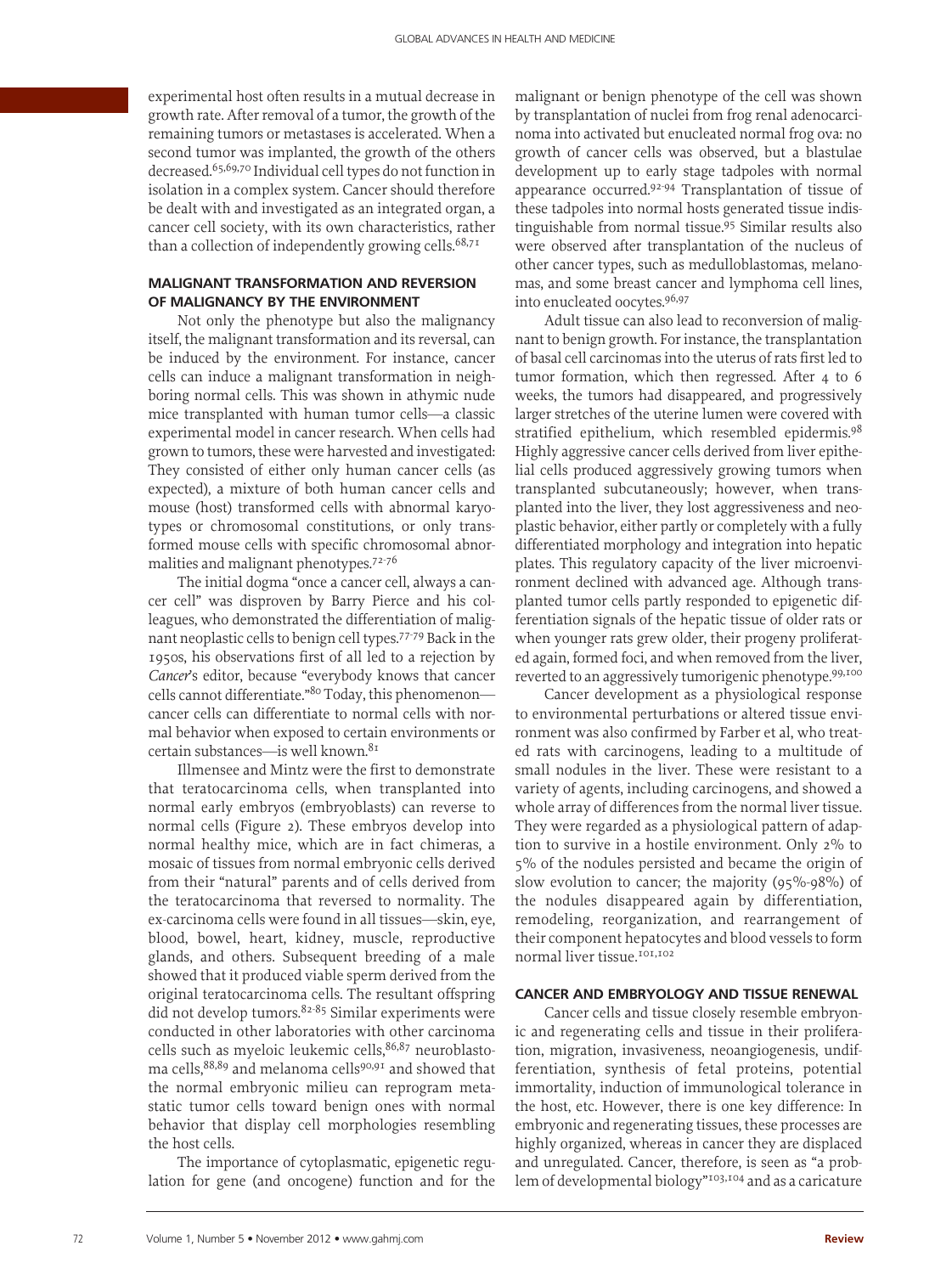

**Figure 2** Experiments by Mintz and Illmensee: Metastatic melanoma was produced by placing a 6-day male 129 embryo under a testis capsule. Ascites tumor of embryoid bodies was generated and was maintained in 200 transplant generations. The malignant core cells were injected into blastocysts from parents of C57BL/6 mice, which were then transferred to the uterus of pseudopregnant mothers. Normal mice, which were chimeras, were born with coal-colored mosaicism or internal tissue contribution of the 129 tumor cells. A mosaic male produced viable sperm of the 129 genotype. Despite originating from malignant cells, the progeny did not produce tumors. Figure source: Mintz B, Illmensee K, 1975.<sup>81</sup> Reprinted with permission from the author.

of the normal process of tissue renewal, where carcinoma cells grossly exaggerate normal characteristics,<sup>104</sup> or as "wounds that do not heal."<sup>105</sup>

Interestingly, the ability to develop cancer is inversely correlated to the propensity for regeneration: Cancer has been found only in animals with a low or absent regenerative capacity of complete limbs or head, while animals with a strong ability to rebuild lost limbs hardly ever develop cancer.<sup>106-110</sup> This is especially noticeable in hydra, which can replace all limbs without any difficulties. It can be split in many small particles which assemble again to a new organism. It is potentially immortal. Never has any cancer or other tumor formation been found in hydras.

Turbellaria, a flatworm, has a strong regenerative ability, which differs within the body parts. When the turbellaria was treated with carcinogens, tumors could only be induced in nonregenerative parts of the worm but not in parts with a high regenerative capacity. Still, these tumors did not lead to the death of the worm and healed spontaneously with interesting features. After some growth, an open wound appeared at the tumor site, followed by change of the histological appearance: the tissue became increasingly structured, cells moved to the wound, tumor cells successively differentiated and showed the morphology of the normal local tissue until the tumor had completely disappeared. This process resembled normal regeneration. Sometimes supernumerary organs like little tails developed.110 Similar observations were made in other powerful regeneration models, such as the lenses and iris or limbs from newts,

showing that the autonomous growth of malignant cells can be brought under control or reintegrated into the biological system by the regenerative process.<sup>111-113</sup> Correspondingly, an impaired, incomplete, or uncoordinated regenerative process after chronic injury or inflammation can give rise to a malignant tumor. $112$ This resembles acute feverish infectious diseases in humans that are associated with a reduced cancer incidence and even with cancer remission, while chronic inflammation—which seems to be the result of an individual's inability to eliminate infection and restore immune homeostasis—increases cancer risk.<sup>114</sup>

#### **Physical isolation and cancer**

Physical isolation from the biological system alone can induce malignant tumor growth, as was discovered accidentally when rats' kidneys were wrapped in cellophane film to produce experimental hypertension, but instead unexpectedly induced sarcomas that hardly ever develop spontaneously in these rats. Further investigations revealed that sarcomas could be induced just by embedding plastic films subcutaneously. The sarcomas were induced regardless of the chemical structure of the plastic film. The physical form, the physical separation, was critical. When the plastic had other physical forms, such as perforated film, fibers, textiles, powders, or granules, the sarcomainducing ability disappeared and few or no sarcomas were induced any more.<sup>115-118</sup> Thus, cancer can be induced by disturbed tissue topography—by disturbing the normal homeostatic relations and interaction between cells, tissues, and organs, their morphogenetic field.<sup>119</sup>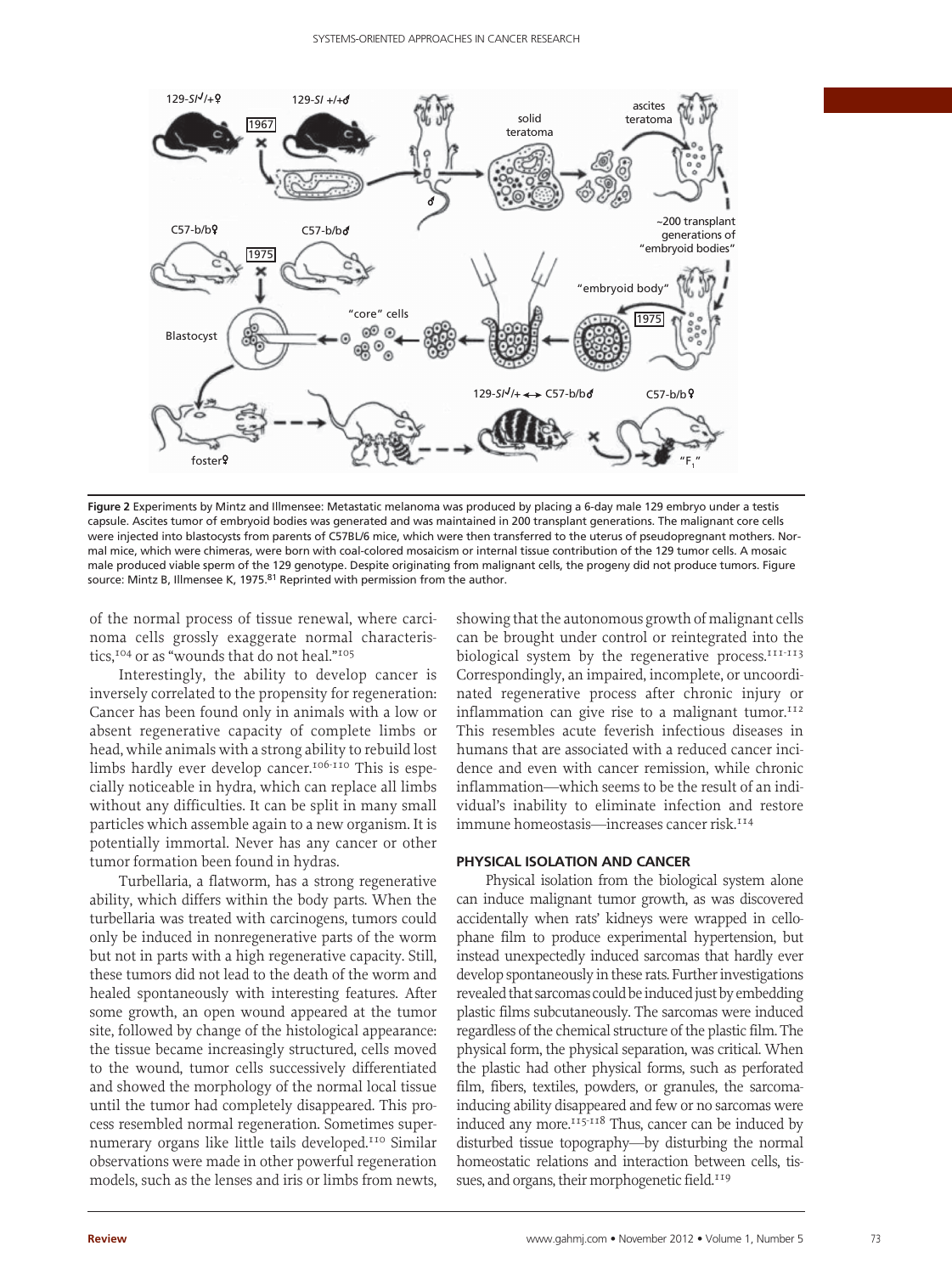## **Towards an systems-oriented (organismic) concept in cancer research**

Michael Sporn, one of the leading figures in oncogene research (Box 2) stated, "Carcinoma is a disease of the whole organism. Although molecular and cell biology have immense power as analytical tools, the ultimate understanding and control of the process of carcinogenesis will require a new synthesis at the levels of tissue, organ, and organism."44 But what is an organism? The postgenomic era overcomes its crisis by making networks to the centerpiece of the new paradigm, of the systems biology's endeavor to understand biological processes, to find the coordinating principles. While the notion of "system" has been known in biology for a century—with its eminent thinkers Paul Weiss, Ludwig von Bertalanffy, Walter M. Elsasser, and others—its meaning varied over time. Today, systems biology is based on the premise that a living organism consists of an interacting and dynamic network of genes, proteins, and other molecules that cause the function and behavior of the whole macroscopic organism. It uses bioinformatics and embraces a variety of experimental and computational approaches, including data mining to find hidden patterns (automated discovery) and simulation-based analysis to test hypotheses. This is facilitated by the rapid progress in molecular biology generating large quantitative datasets on the one side and the substantial advances in software and computational power on the other side.<sup>120,121</sup>

Creating these network models of biological process, however, still remains a "flat Earth systems biology."11 They do not address a whole host of considerations, including the fundamental characteristics of the living organism; the hierarchically structured different levels; emergence ("the behavior of the overall system typically manifests itself in totally new phenomena, called emergent behavior"4); cross-level interaction; vertical causality; harmonization; the development of the supracellular form or Gestalt of organs or body parts; the positional information within the whole despite parts being displaced; regeneration; robustness; and the reliable functioning of tissues, organs, and organism over decades or even a century. "For a conceptual breakthrough a new paradigm is needed . . . beyond the current parameters of networks and of systems."11

Holistic thinking in biology can be traced back to ancient Greece and had its zeniths during German idealism with one of its outstanding figures, Johann Wolfgang von Goethe.<sup>1,2,122</sup> The concept of "system" was introduced into modern biology by Paul Weiss. He pointed out that the essence of a living system is its hierarchical order, with the macrodeterminism as its most decisive element: the macroscopic level has a high determinism, a high grade of order and predictability, and can maintain its order while the constituent parts are highly variable.<sup>123,124</sup>

*The property of the system as a whole to build, operate, and maintain itself in a state of desirable order-*

*liness, predictable from its repetitive and systematic recurrence and endurance, in spite of the continued flux and infinitely greater range of variation, hence, unpredictability, of the behavior of its constituent units, which carry out the building, operation, and maintenance. . . . In a system, the structure of the whole coordinates the play of the parts."*<sup>123</sup>

The living system, ie, organism, is hierarchically ordered and consists of several interacting subordinate sub-systems. Each sub-system regulates its own subordinate smaller parts, restraining their degree of freedom (Figure 3). The system is lawful, and its laws can be found without knowing all of the details of the involved elementary processes.123 In this sense, Weiss also derived a field theory for developmental biology. The field is structured and ascribes certain qualities, direction, intensities, and functions to every point of the field. It organizes the material. The field concept is similar to the ones in physics.125 Weiss was also inspired by the Gestalt theory of Christian von Ehrenfels, Wertheimer, Köhler, Koffka, Lewin, and others, who made seminal discoveries that fundamentally influenced the theories of perception and Gestalt psychology.125-129 A Gestalt is by definition a wholeness. It is more than the sum of its parts, and it is perceived independent of its parts. Gestalt became a model notion for systems biology. In general, scientific objectivity and scientific reasoning, as well as clinical judgment, often rely on Gestalt cognition.<sup>130,131</sup>

These strong concepts influenced many fields of modern science, of holistic and organismic concepts of biology and medicine. One of the most outstanding and well-elaborated organismic concepts of cancer was framed by the molecular and developmental biologists Sonnenschein and Soto. These distinguished cell researchers from Boston start with the question, "Why do cells proliferate?" The dominant premise is that *quiescence*, G<sub>o</sub>, is the default state of a cell in *Metazoa* and that cells divide only when they receive a positive signal, ie, are stimulated by growth factors. This notion has acquired an axiomatic quality although it is seldom discussed and has never been proven. Sonnenschein and Soto now propose the contrary: *proliferation* is the default state of cells, with the consequence that their control is mediated negatively by inhibitory signals. This is based on an evolutionary perspective and on their long experience working with cell cultures. Among microbiologists, it is generally accepted that *proliferation* is the default state of prokaryotes and unicellular eukaryotes; the ability to proliferate is constitutive to these organisms and largely depends on the availability of nutrition. As multicellular organisms evolved from unicellular organisms, a more complex control and restraint of cell proliferation evolved as well. Rate of proliferation depends on cell type, tissue, organ development, and physiological stage. Since cell cycle markers have been highly conserved from yeast to humans, is it implausible that the default state of *proliferation* inherent to unicellular organisms would have switched so fundamentally to *quiescence*.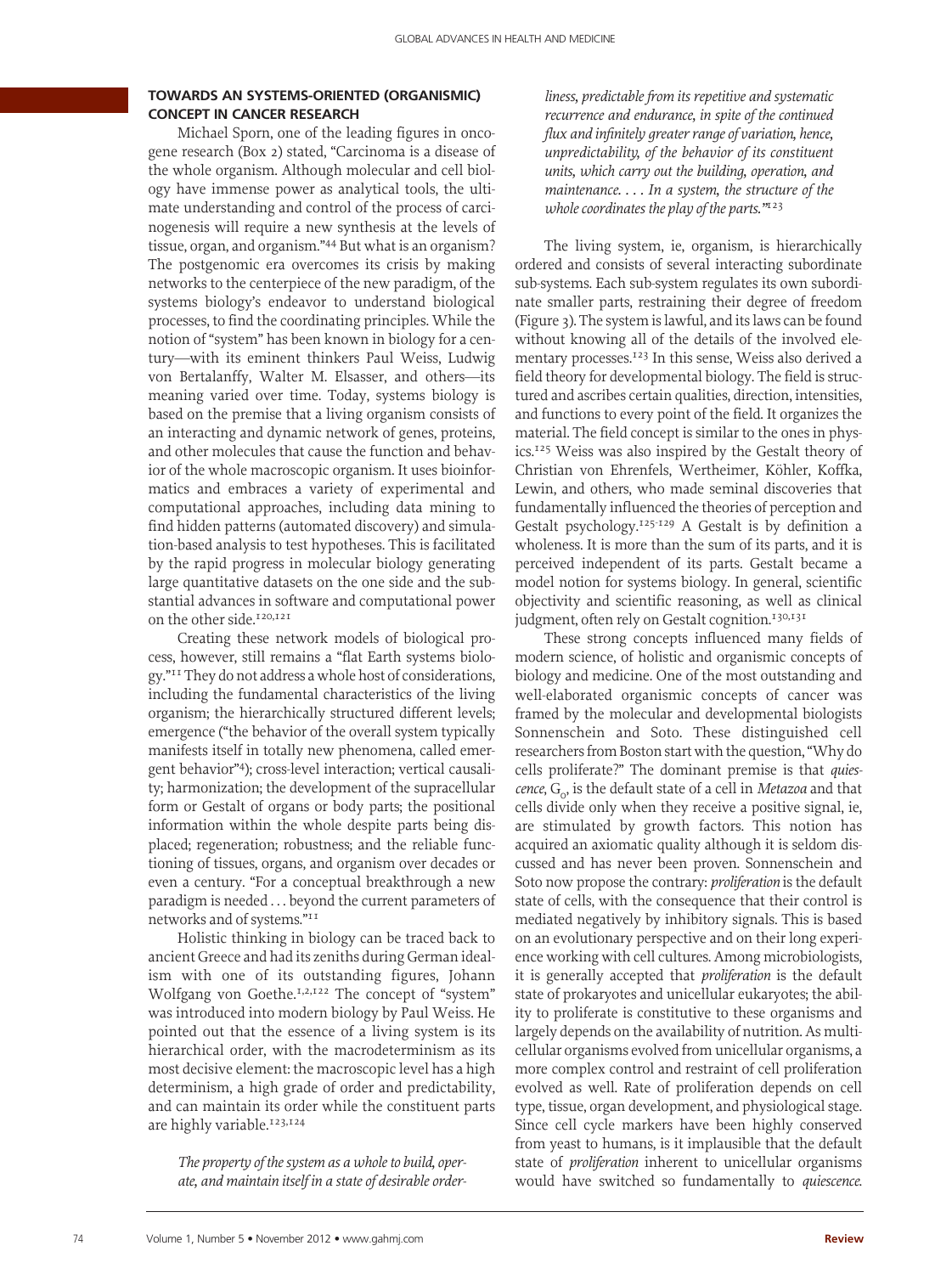Instead, one can presume that *proliferation* is a constitutive property of all cells—unicellular and multicellular—meaning that cells will exercise their constitutive, built-in capacity to proliferate when adequately nourished and when extracellular or intracellular inhibitors are absent or inactive. This complies with experimental observations on cell proliferation.41,132

When proliferation is the default state of a cell, the control of proliferation has to be negative. Growth factors then block this inhibition of cell proliferation. The major difference between unicellular and multicellular systems is the coordinated control of cell regulation. And therein lies the new perspective on organisms and cancer, evolved from the concept of the morphogenetic field, which is a basic paradigm of embryology and developmental biology:

*We posit that in normal, adult, multicellular organisms there are discrete units of tissue maintenance and/or organization; histologically, they comprise the parenchyma and the stroma of an organ. During embryogenesis, adjacent stroma and epithelia exert instructive influences on each other resulting in organ formation. This complex web of interactive signaling continues throughout the lifespan of the individual. We further postulate that these units of tissue maintenance and/or organization are tridimensional and carry positional and historical information. They maintain the normal architecture of all organs and guide tissue turnover, remodeling and healing through a dynamic process.*41,132

These units of *tissue organization field* regulate cellular behavior, proliferation, mobility, differentiation, survival, invasiveness, etc. They are the primary locus of cancer development and the primary target of carcinogenic agents. Cancerogenesis begins with a disruption of normal interaction between cells and the subadjacent stroma of an organ. This leads to structural and functional changes in the affected tissue. Individual cells within these lesions recognize misinformation, which may lead to increased proliferation and disorders in organization or appearance such as dysplasia or metaplasia. Further deterioration of the tissue organization and/or maintenance field leads to carcinoma in situ. If the disturbance ceases, the process can still be restored. If the disturbance persists, cancer develops with increasing proliferation, invasiveness, metastatic ability, autonomy, survival, genetic instability, etc, due to diminished regulation by the disturbed morphogenetic field.41,132

This tissue organization field theory of cancer implies consequences for carcinogenesis research. Investigation of isolated cancer cells is of little relevance. Important, however, are investigations in the complete tissue, where the core changes are represented, such as in hyperplasia, dysplasia, metaplasia, and carcinoma in situ. Placing cells in a culture dish already disrupts the tissue field, potentially producing malignant cellular behavior because



**Figure 3** Concept of living organism by Paul Weiss: Interactive relations between hierarchically ordered subsystems. Adapted from Weiss PA, 1967.123

*The exploration of the tissue organization field theory of carcinogenesis requires the use of tissue recombination and transplantation experiments, comparable to the ones that informed embryologists about the inductive and permissive influences in organogenesis.41,132* 

The experimental observations described above are compatible with the tissue organization field theory of neoplasia. This theory is also consistent with the conclusion of many researchers who have characterized cancer as

- a disease of organization $133$ ;
- $\bullet$  a breakdown of the hierarchical organization<sup>65</sup>;
- $\bullet$  an ongoing systemic failure in growth control<sup>134</sup>; homoeostase,44 or communication between epithelium and stroma44;
- a chronic, maladaptive tissue and organismic response to injury44;
- $\bullet$  a caricature of tissue renewal<sup>103,135</sup>;
- $\bullet$  a dynamic developmental disorder<sup>119</sup>;
- a disturbance of the morphogenetic field, specifically the field for tissue organization and/or maintenance<sup>132</sup>;
- $\bullet$  a change in the growth-restraining forces<sup>134</sup>;
- a failure of host's organs and tissues to exercise growth control<sup>134</sup>;
- a multicellular life that has partially escaped from the hierarchical controls of tissue, organ, and organismal life $136$ :
- an embryonic growth potential released from restraint<sup>134</sup>; and
- a disease of the whole organism.<sup>44</sup>

Further research within this organismic, holistic paradigm that understands cancer as deranged organs acting in the context of an organism has to concentrate on the tissue, organ, and organism.3 Key requirements are new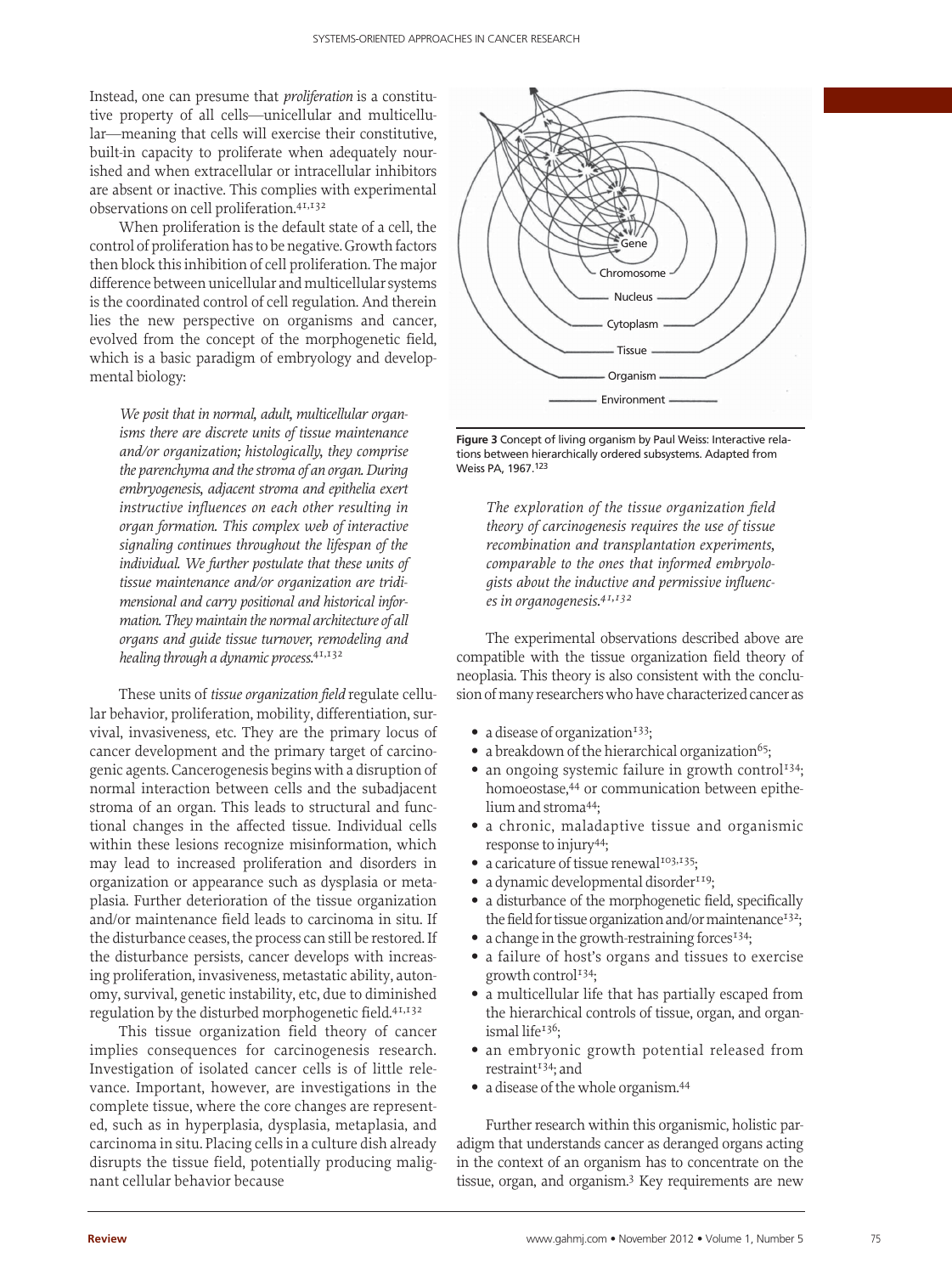and elaborate paradigms and conceptual breakthroughs as well as the investigation of microenvironmental regulation, normal development, tissue architecture, homeostasis, hygiogenesis, repair, and regeneration. Rather than "Why do smokers get cancer?," the question that is relevant is, "Why *don't* smokers get cancer?" Meaning: How do some organisms manage to restore health despite strong carcinogenic influences? Additionally, the restorative function of high feverous infections and the historic success of fever therapy with bacterial vaccines will be of renewed interest.114 Salutogenetic metaphors may replace the current military ones.

#### **References**

- 1. Dijksterhuis EJ. Die Mechanisierung des Weltbildes. Berlin, Göttingen, Heidelberg: Springer; 1956.
- 2. Gloy K. Das Verständnis der Natur. 2. Die Geschichte des ganzheitlichen Denkens. Beck; 1996.
- 3. Kienle GS, Kiene H. Beyond reductionism: zur Notwendigkeit komplexer, organismischer Ansätze in der Tumorimmunologie und Onkologie. In: Kienle GS, Kiene H: Die Mistel in der Onkologie. Stuttgart, New York: Schattauer Verlag; 2003:333-432.
- 4. Bonn D. Biocomplexity: look at the whole, not the parts. Lancet. 2001;357:288.
- 5. Orosz CG. An introduction to immuno-ecology and immuno-informatics. In: Segel LA, Cohen IR, editors. Design principles for the immune system and other distributed autonomous systems. Oxford, New York: Oxford University Press; 2001:125-49.
- 6. Service RF. Exploring the systems of life. Science. 1999;284:80-3.
- 7. Nathan C, Sporn MB. Cytokines in context. J Cell Biol. 1991;113(5):981-6.
- 8. Normile D. Building working cells "in silico." Science. 1999;284:80-1.
- 9. Gallagher R, Appenzeller T. Beyond reductionism. Science. 1999;284:79.
- 10. Chong L, Ray B. Whole-istic biology. Science. 2002;295:1661.
- 11. Mesarovic M, Sreenath SN. Beyond the flat earth perspective in systems biology. Biol Theory. 2006;1(1):33-4.
- 12. Mesarovic MD, Sreenath SN, Keene JD. Search for organising principles: understanding in systems biology. Systems Biology. 2004;1(1):19-27.
- 13. Weinberg RA. The genetic origins of human cancer. Cancer. 1988;61:1963-8.
- 14. Croce CM. Oncogenes and cancer. N Engl J Med. 2008;358(5):502-11.
- 15. Hanahan D, Weinberg RA. The hallmarks of cancer. Cell. 2000;100(1):57-70. 16. Hanahan D, Weinberg RA. Hallmarks of cancer: the next generation. Cell. 2011;144(5):646-74.
- 17. Muzny DM, Bainbridge MN, Chang K, Dinh HH, Drummond JA, Fowler G et al. Comprehensive molecular characterization of human colon and rectal cancer. Nature. 2012;487:330-7.
- 18. Silverstein AM. A history of immunology. San Diego, New York, Boston, London, Sydney, Tokyo, Toronto: Academic Press Inc; 1989.
- 19. Brennan R, Federico S, Dyer MA. The war on cancer: have we won the battle but lost the war? Oncotarget. 2010;1(2):77.
- 20. Nixon, R. State of the Union Address. 1971 Jan 22.
- 20. Jemal A, Ward E, Thun M. Declining death rates reflect progress against cancer. PLoS ONE. 2010;5(3):e9584.
- 21. Chabner BA, Roberts TG. Chemotherapy and the war on cancer. Nature Rev Cancer. 2005;5(1):65-72.
- 22. Gura T. Systems for identifying new drugs are often faulty. Science. 1997;278:1041-2.
- 23. Weinberg RA. Racing to the beginning of the road. The search for the origin of cancer. London, New York, Toronto, Sydney, Auckland: Bantam Press; 1997.
- 24. Dulbecco R. The design of life. New Haven, CT: Yale University Press; 1990.
- 25. Vinson V, Purnell BA, Chin GJ, Marx J. Macromolecular ballet. Science. 2000;288(5470):1369.
- 26. Sharp PA. Split genes and RNA splicing. Cell. 1994;77:805-15.
- 27. Tamkun JW, Schwarzbauer JE, Hynes RO. A single rat fibronectin gene generates three different mRNAs by alternative splicing of a complex exon. Proc Natl Acad Sci. 1984;81:5140-4.
- 28. Lopez AJ. Alternative splicing of pre-mRNA: developmental consequences and mechanisms of regulation. Annu Rev Genet. 1998;32(2):279-305.
- 29. Brennicke A, Marchfelder A, Binder S. RNA editing. FEMS Microbiol Rev. 1999;23(3):297-316.
- 30. Terry LJ, Shows EB, Wente SR. Crossing the nuclear envelope: hierarchical regulation of nucleocytoplasmic transport. Science STKE. 2007;318(5855):1412.
- 31. Farabaugh PJ. Programmed translational frameshifting. Microbiol Rev. 1996;60(1):103-34.
- 32. Groisman I, Engelberg-Kulka H. Translational bypassing: a new reading

alternative of the genetic code. Biochem Cell Biol. 1995;73(11-12):1055-9.

- 33. Walsh CT, Garneau-Tsodikova S, Gatto Jr GJ. Protein posttranslational modifications: the chemistry of proteome diversifications. Angewandte Chemie Intl Ed. 2005;44(45):7342-72.
- 34. Nijhout HF. Metaphors and the role of genes in development. Bioessays. 1990;12(9):441-6.
- 35. Walbot V, Cullis CA. Rapid genomic change in higher plants. Ann Rev Plant Physiol. 1985;36:367-96.
- 36. Bennetzen JL. Transposable element contributions to plant gene and genome evolution. Plant Mol Biol. 2000;42(1):251-69.
- 37. Deragon JM, Capy P. Impact of transposable elements on the human genome. Ann Med. 2000;32(4):264-73.
- 38. Bailar III JC, Gornik HL. Cancer undefeated. N Engl J Med. 1997 May 29;336(22):1569-74.
- 39. Goldstein I, Madar S, Rotter V. Cancer research, a field on the verge of a paradigm shift? Trends Mol Med. 2012;18(6):299-303.
- 40. Sonnenschein C, Soto AM. Theories of carcinogenesis: an emerging perspective. Elsevier; 2008:372-7.
- 41. Bissell MJ, Hines WC. Why don't we get more cancer? A proposed role of the microenvironment in restraining cancer progression. Nature Medicine. 2011;17(3):320-9.
- 42. Platoni K. Thinking outside the cell. Oakland, CA: East Bay Express; 2007.
- 43. Sporn MB. The war on cancer. Lancet. 1996;347:1377-81.
- 44. Schipper H, Goh CR, Wang T-UL. Shifting the cancer paradigm: Must we kill to cure? J Clin Oncol .1995;13(4):801-7.
- 45. Sakr WA, Haas GP, Cassin BF, Pontes JE, Crissman JD. The frequency of carcinoma and intraepithelial neoplasia of the prostate in young male patients. J Urol. 1993;150(2 Pt 1):379.
- 46. Nielsen M, Thomsen JL, Primdahl S, Dyreborg U, Andersen JA. Breast cancer and atypia among young and middle-aged women: a study of 110 medicolegal autopsies. Br J Cancer 1987;56:814-9.
- 47. Harach HR, Franssila KO, Wasenius VM. Occult papillary carcinoma of the thyroid. A "normal" finding in Finland. A systematic autopsy study. Cancer. 1985;56(3):531-8.
- 48. Balkwill FR. Cytokine therapy of cancer. The importance of knowing the context. Eur Cytokine Netw. 1994;5(4):379-85.
- 49. Sporn MB, Roberts AB. The multifunctional nature of peptide growth factors. In: Sporn MB, Roberts AB, editors. Peptide growth factors and their receptors. New York: Springer-Verlag; 1990. p. 3-15.
- 50. Bissell MJ, LaBarge MA. Context, tissue plasticity, and cancer: are tumor stem cells also regulated by the microenvironment? Cancer Cell. 2005;7(1):17.
- 51. Kenny PA, Bissell MJ. Tumor reversion: correction of malignant behavior by microenvironmental cues. Intl J Cancer. 2003;107(5):688-95.
- 52. Egeblad M, Nakasone ES, Werb Z. Tumors as organs: complex tissues that interface with the entire organism. Devel Cell. 2010;18(6):884-901.
- 53. Hagios C, Lochter A, Bissell MJ. Tissue architecture: the ultimate regulator of epithelial function? Phil Trans R Soc Lond B. 1998;353(1370):857-70.
- 54. Bissell MJ, Hall HG, Parry G. How does the extracellular matrix direct gene expression? J Theoret Biol. 1982;99:31-68.
- 55. Bissell MJ, Weaver VM, Lelièvre SA, Wang F, Petersen OW, Schmeichel KL. Tissue structure, nuclear organization, and gene expression in normal and malignant breast. Cancer Res. 1999;59(7 Suppl):1757s-64s.
- 56. Adams JC, Watt FM. Regulation of development and differentiation by the extracellular matrix. Development. 1993;117:1183-98.
- 57. Chen CS, Mrksich M, Huang S, Whitesides GM, Ingber DE. Geometric control of cell life and death. Science. 1997;276:1425-8.
- 58. Cunha GR. Role of mesenchymal-epithelial interactions in normal and abnormal development of the mammary gland and prostate. Cancer. 1994;74:1030-44.
- 59. Kaufman DG, Arnold JT. Stromal-epithelial interactions in normal and neoplastic development. In: Sirica AE, ed. Cellular and molecular pathogenesis. Philadelphia: Lippincott-Raven Publishers; 1996:403-31.
- 60. Rubin H. Epigenetic nature of neoplastic transformation. In: Hodges GM, Rowlatt C, eds. Developmental biology and cancer. Boca Raton: CRC-Press; 1994:61-84.
- 61. Weaver VM, Petersen OW, Wang F, et al. Reversion of the malignant phenotype of human breast cells in three-dimensional culture and in vivo by integrin blocking antibodies. J Cell Biol. 1997;137(1):231-45.
- 62. Deng G, Lu Y, Zlotnikov G, Thor AD, Smith HS. Loss of heterozygosity in normal tissue adjacent to breast carcinomas. Science. 1996;274:2057-9.
- 63. Heppner GH. Tumor cell societies. J Natl Cancer Inst. 1989;81(9):648-9.
- 64. Heppner GH, Miller FR. The cellular basis of tumor progression. Intl Rev Cytol. 1998;177:1-56.
- 65. Poste G, Greig R. On the genesis and regulation of cellular heterogeneity in malignant tumors. Invasion Metastasis. 1982;2:137-76.
- 66. Heppner G. Cell-to-cell interaction in regulating diversity of neoplasms. Semin Cancer Biol. 1991;2:97-103.
- 67. Heppner G. Cancer cell societies and tumor progression. Stem Cells. 1993;11:199-203.
- 68. Prehn RT. The inhibition of tumor growth by tumor mass. Cancer Res. 1991;51:2-4.